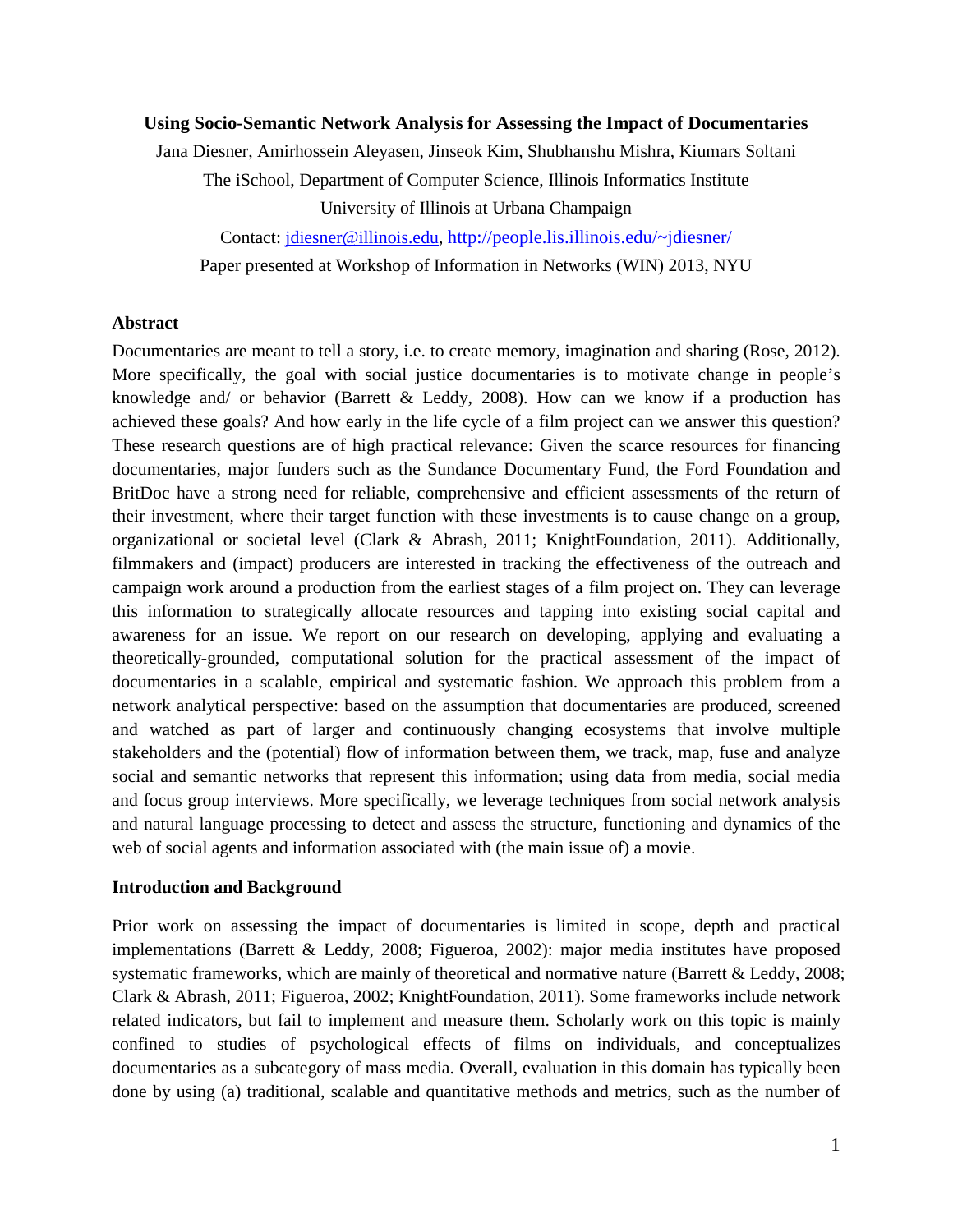visitors of a screening or webpage, or (b) conventional, qualitative and small-scale methods for indepth analysis of the perception of a topic or product by small numbers of people, such as focus group interviews. We integrate these two levels by jointly considering (a) the social network of stakeholders involved with the main topic of a movie – regardless of whether they have anything to do with a particular film or not - and (b) the substance of the information produced and shared by these agents. The resulting socio-semantic networks allow for reasoning about two types of behavioral information - social relationships and information (Barthelemy, Chow, & Eliassi-Rad, 2005; Diesner, 2013; Diesner & Carley, 2005; Gloor & Zhao, 2006; Mika, Elfring, & Groenewegen, 2006; Roth & Cointet, 2010).

In close collaboration with the JustFilms division of the Ford Foundation, we have been applying the developed solution and technology to multiple social justice documentaries, e.g. about the US prison system, drug use and education of minorities. We recently presented our findings at the 2013 Sundance Creative Producing Summit, where we got valuable feedback from practitioners, which we are currently incorporating into our methodology and tool.

## **Theoretical Basis and Methodology**

Our solution is based on a theoretical framework that we developed by synthesizing indicators of impact based on empirically tested theories from the fields of media effects, diffusion research, social and semantic network analysis, and collective action. The resulting CoMTI (content, medium, target, and impact) framework also incorporates indicators specific to documentary evaluation that we identified in discussions with subject matter experts. Overall, the CoMTI framework considers a variety of stimuli that have been associated with cognitive, attitudinal, and behavioral change on the individual, communal and societal over time.

Our methodology involves three steps, which are explained below in more detail: building and analyzing a baseline model, a ground truth model, and a change model, which ultimately get compared to each other. We start with mapping the discourse around the main issue(s) addressed in a movie prior to a film's initial public screenings or release. This results in a baseline model. The main purpose with this step is understand the given ecosystem of people and themes associated with the main issue of a film, and thereby helps to identify where impact is possible. The main issues of a film can be identified in a data driven way, e.g. by conducting topic modeling on the film transcript, and/ or be elicited from the film maker, producer or funder. Based on our initial experience, the outcomes from both strategies do not necessarily align. We decided to go with the issues identified by subject matter experts on the film since these are the topics on which they want to motivate some change. Once these issues are identified, we use ConText (http://context.lis.illinois.edu/), a tool we built for this project, to a) collect social media data from Facebook and Twitter and b) processing media coverage that we collect from external sources, e.g. LexisNexis, as well as interview data that were collected by external project partners from focus groups. The same tool is then used to construct a) social networks of agents being mentioned in the bodies of unstructured, natural language text data, in structured meta-data and as account holders, and b) semantic networks of salient terms, themes and sentiments that explicitly or implicitly occur in the text data and meta-data. The respective outcomes and same technology are then used to conduct a) social network analysis – mainly to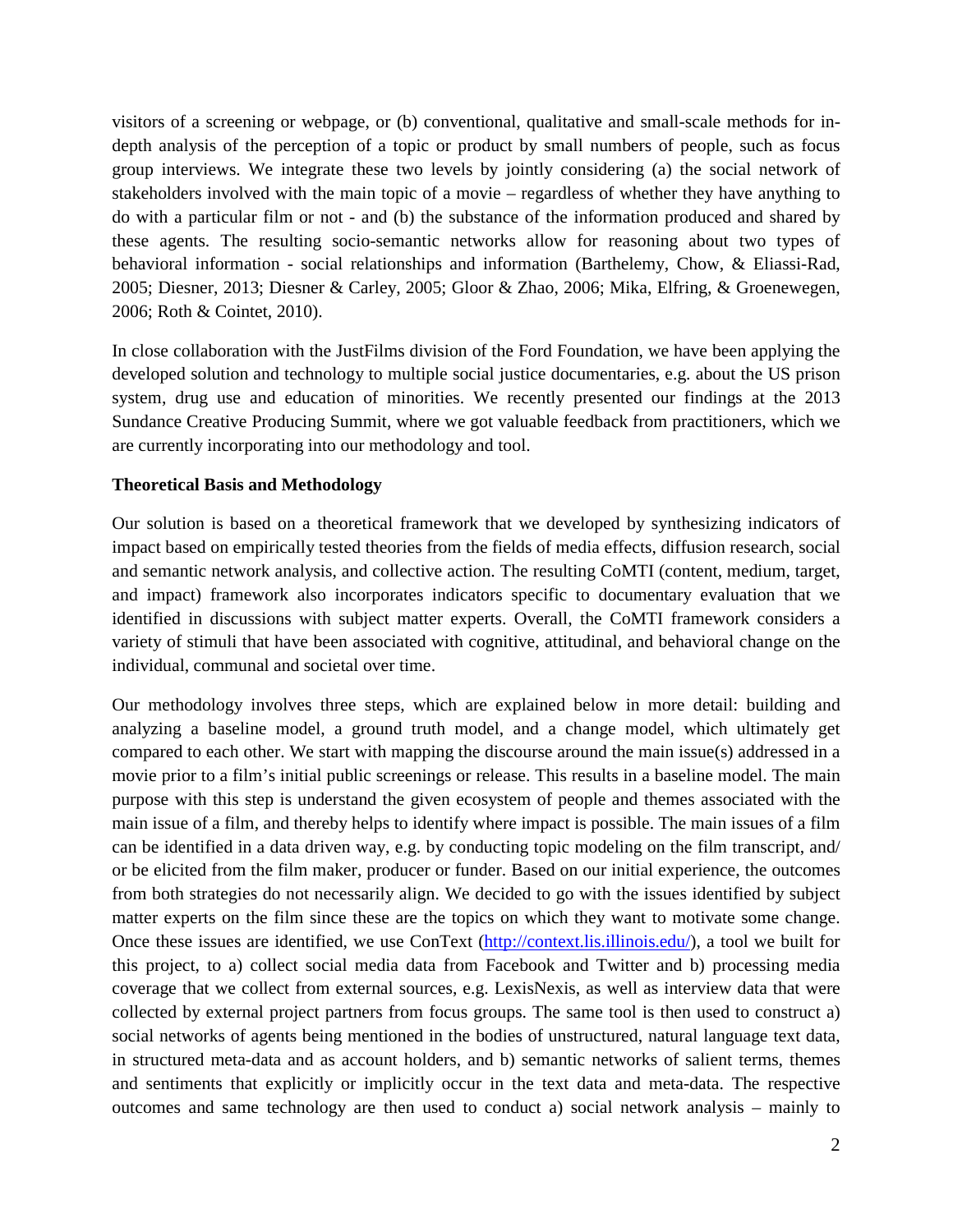identify (clusters of) key agents and organizations and b) text mining to identify main themes and trends in the discourse. Practitioners from the film domain can utilize this step to understand the given opportunity space for tying their campaign work to relevant stakeholders and themes; helping them to strategically allocate resources and tapping into existing social capital and public awareness.

Second, we extract the message of a documentary; mainly in order to understand the issues related to which a film *can* cause change. For this purpose, we apply the same text mining techniques as for step one, but to the film transcript. This results in a ground truth model, i.e. the message that a documentary can communicate. We understand that there is much more to a film than what is in the transcript, namely the cast, images, sound and other aesthetic elements, which are not yet considered with our methodology.

Third, we measure whether the film has moved the needle on an issue, i.e. trying to capture the measurable impact of a film. For this purpose, we reassess the key players and public discourse related to, i.e. co-mentioned with, the film since its release. For this step, the same types of data and analysis techniques as in the first step are being collected and used, respetively. This creates a model of the reality of change. We compare this model along the dimensions laid out in the CoMTI framework and via network comparison methods to a) the baseline model; looking for new (links between) stakeholders and themes that co-occur with the movie, and b) the ground- truth model; with the delta indicating the difference in the perception of movie by its makers versus its audience. Step three can be repeated several times throughout the life-cycle of a film, potentially detecting shifts from awareness (short term, right around (theatrical) release) to reputation (during period of public screenings, including around times for major film awards) to legacy (after main screening period).

To facilitate this process, we have been developing ConText, a publicly available tool that supports (a) the construction of network data from structured and unstructured natural language text data, a process also known as relation extraction (Diesner, 2013), and (b) the joint analysis of text data and network data; with the latter one being mainly realized by adapting Gephi (https://gephi.org/). The relation extraction routines are particularly crucial for integrating text analysis and network analysis, and entail a combination of entity extraction and co-occurrence based link formation. We built a graphical user interface for ConText and developed training material so that non-technical people, e.g. film makers, impact producers and funders can conduct this type of assessment on their own. However, the application contexts do not stop here: ConText is also designed to be of general applicability for conducting text mining and network analysis of data from other domains, with the limitation that the evaluation criteria for impact from the CoMTI framework might not apply.

## **Conclusions, Limitations and Next Steps**

In summary, we are presenting a novel, theoretically grounded and computational solution for evaluating the impact of (social justice) documentaries by mapping and analyzing the web of stakeholders and information related to (the main issues of) a film in a systematic, empirical and scalable fashion. More specifically, we leverage techniques from social network analysis and natural language processing (NLP) to detect and assess the structure, functioning and dynamics of sociotechnical networks. Combining network analysis and text mining applied to (social) media data and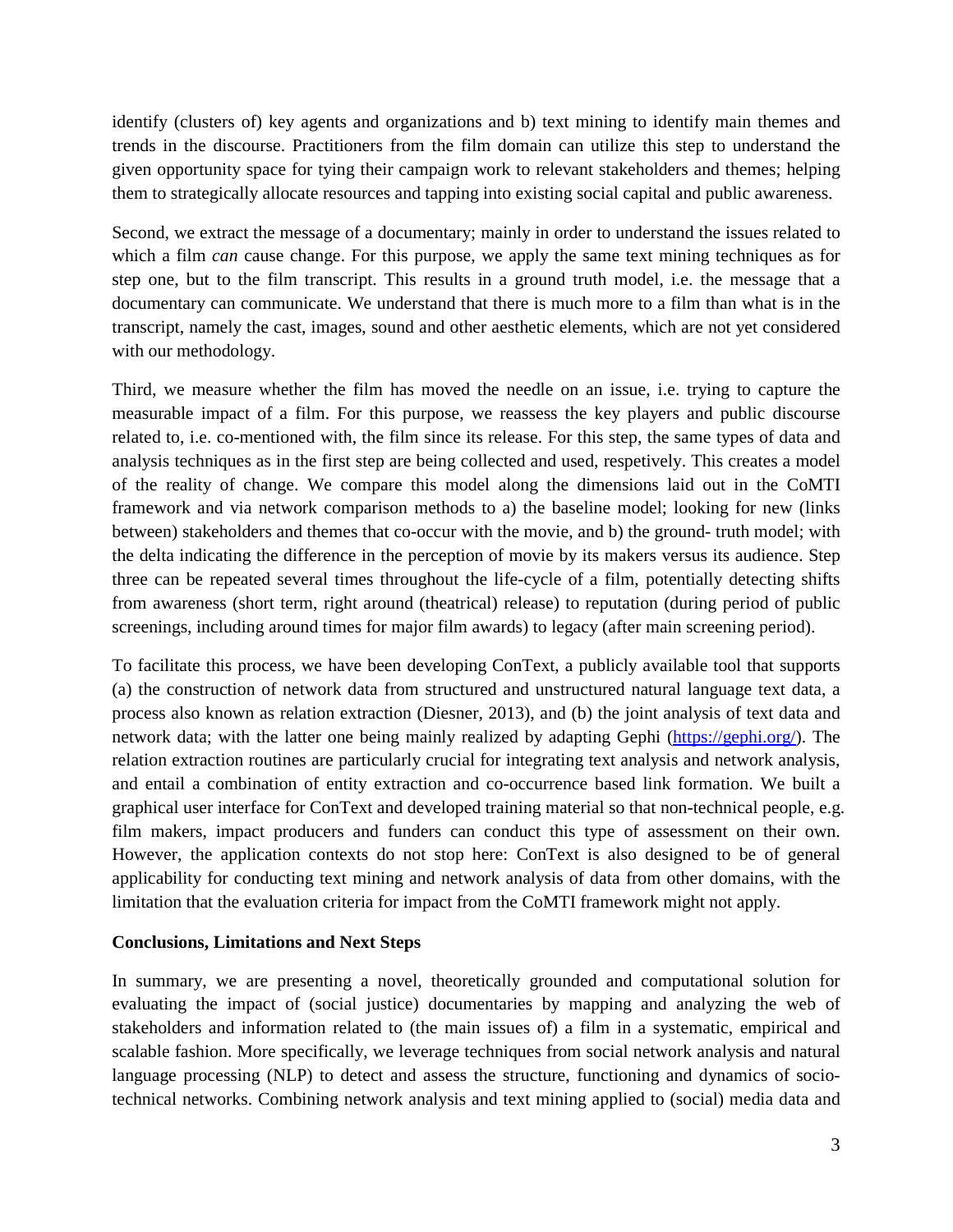interview data overcomes a main shortcomings of the aforementioned, prior approaches for impact assessment of films; namely a) the scalable integration of quantitative and qualitative, multimodal data and b) the implementation and empirical measurement of metrics indicative of impact. In our talk, we will provide illustrative examples of evaluations of documentaries that we have conducted so far.

With this work, we are bringing text mining and network analysis applied to the content of information disseminated by network participants to a domain where these methods have not yet been used for evaluation. Throughout the interaction and cooperation with practitioners and project partners from that domain, we have received valuable feedback that informs us about additional practical needs for additional capabilities of the developed methodology and tool. For example, we recently presented an assessment of the "The House I Live In", a 2012 film by Eugene Jarecki, at the 2013 Sundance Creative Producing Summit. For this film, we found out that in classic media and on Twitter, the movie had not been successful in attracting attention related the substance matter of the film, namely mandatory minimum sentencing, but was discussed as an art product. A person involved with consulting on behalf of the makers of this film informed us that they often try to frame a movie as an art product first, and as a vehicle for communicating information about some issue second.

Another limitation that we plan to fix in the near future is our focus on types or targets of change: Currently, we only consider discourse and awareness as reflected in data from news coverage and social media as well as interviews with focus groups. This focus is inappropriate when a film aims to change political or corporate affairs. We plan to expand our framework, data sources and technology to cover these dimensions as well; e.g. by monitoring public databases of legal information and corporate reports.

# **Acknowledgement**

This work is supported by the FORD Foundation, grant 0125-6162. We are also grateful to feedback and advice from Dr. Susie Pak from St. John's University, Orlando Bagwell, former director of JustFilms at the Ford Foundation, and Joaquin Alvarado, Chief Strategy Officer of the Center for Investigative Reporting. We also thank graduate students Sean Wilner from the Illinois Informatics Institute at UIUC and Shameem Ahmed from the iSchool at UIUC for their contributions to ConText, and Sebastian Benthall from the iSchool at Berkeley for his feedback.

# **References**

Barrett, D., & Leddy, S. (2008). Assessing Creative Media's Social Impact. *The Fledgling Fund*.

Barthelemy, M., Chow, E., & Eliassi-Rad, T. (2005). *Knowledge Representation. Issues in Semantic Graphs for Relationship Detection.* Paper presented at the AAAI Spring Symposium on AI Technologies for Homeland Security, Stanford, CA.

Clark, J., & Abrash, B. (2011). Social justice documentary: Designing for impact: Center for Social Media.

Diesner, J. (2013). From Texts to Networks: Detecting and Managing the Impact of Methodological Choices for Extracting Network Data from Text Data. *Künstliche Intelligenz/ Artificial Intelligence, 27*(1), 75-78. doi: 10.1007/s13218-012-0225-0